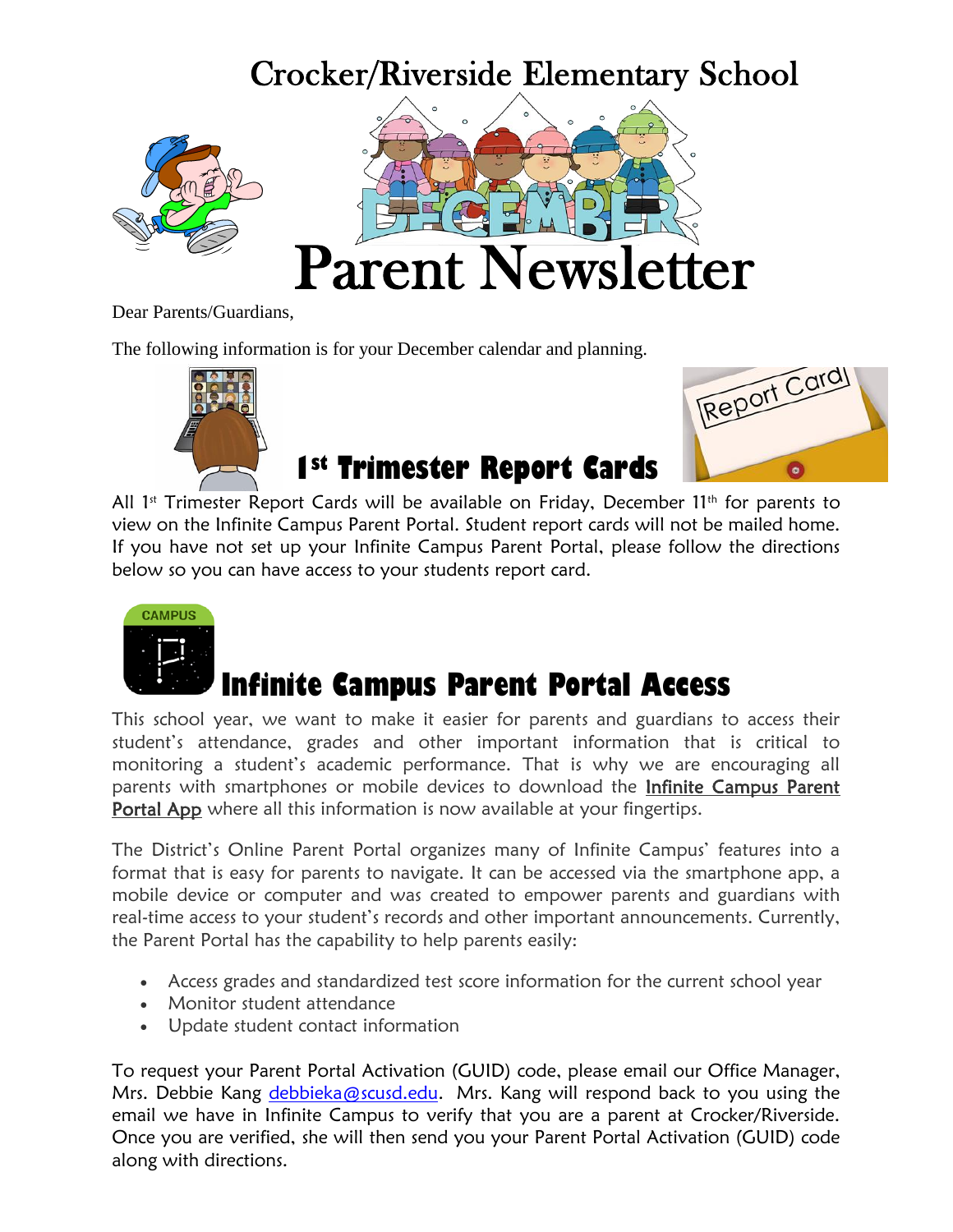

#### **District LCFF Applications**

We have sent out several messages on Konstella, and the District has sent out emails asking families to fill out the LCFF School Funding Application. We still have 195 families who have not completed this application. It is very important that we have 100% of Crocker/Riverside families complete the LCFF Application. The deadline has been extended to December 31, 2020.

Here are some more GREAT reasons to fill out this application:

Crocker/Riverside received \$35,000 last year as a direct result of our families completing this application, and this money went towards student enrichment such as:

- Another class set of Chromebooks and a charging station
- $\bullet$  Subscriptions for K-4<sup>th</sup> graders to Scholastic News
- Subscriptions for  $5<sup>th</sup>$  & 6<sup>th</sup> graders to Time for Kids
- Planners for  $4<sup>th</sup>$ -6<sup>th</sup> graders
- Several class sets of novels
- SIPPs material for our K and  $1st$

All of these were vital to the ongoing academic support and success of our students!

#### **Here is what you need to do:**

- Fill out **ONE application per household** by December 31, 2020.
- Here is the link for the LCFF Form: <https://www.scusd.edu/lcffapp>
- Include all children and adults living in your household. This includes babies, grandparents, cousins, etc.
- If you have any questions, please email *[LCFFsupport@scusd.edu.](mailto:LCFFsupport@scusd.edu)*
- **All families should complete the LCFF Application regardless of income.**
- The District needs a response from all our families. If you choose not to complete the LCFF application, there is a space on the on-line application to decline completing the application.

#### **Please note that all the information remains strictly confidential.**

The application is also available in other languages [www.scusd.rocketscanapps.com/default.aspx.](http://www.scusd.rocketscanapps.com/default.aspx)

We would like to thank you for your time and support of Crocker/Riverside Elementary School.